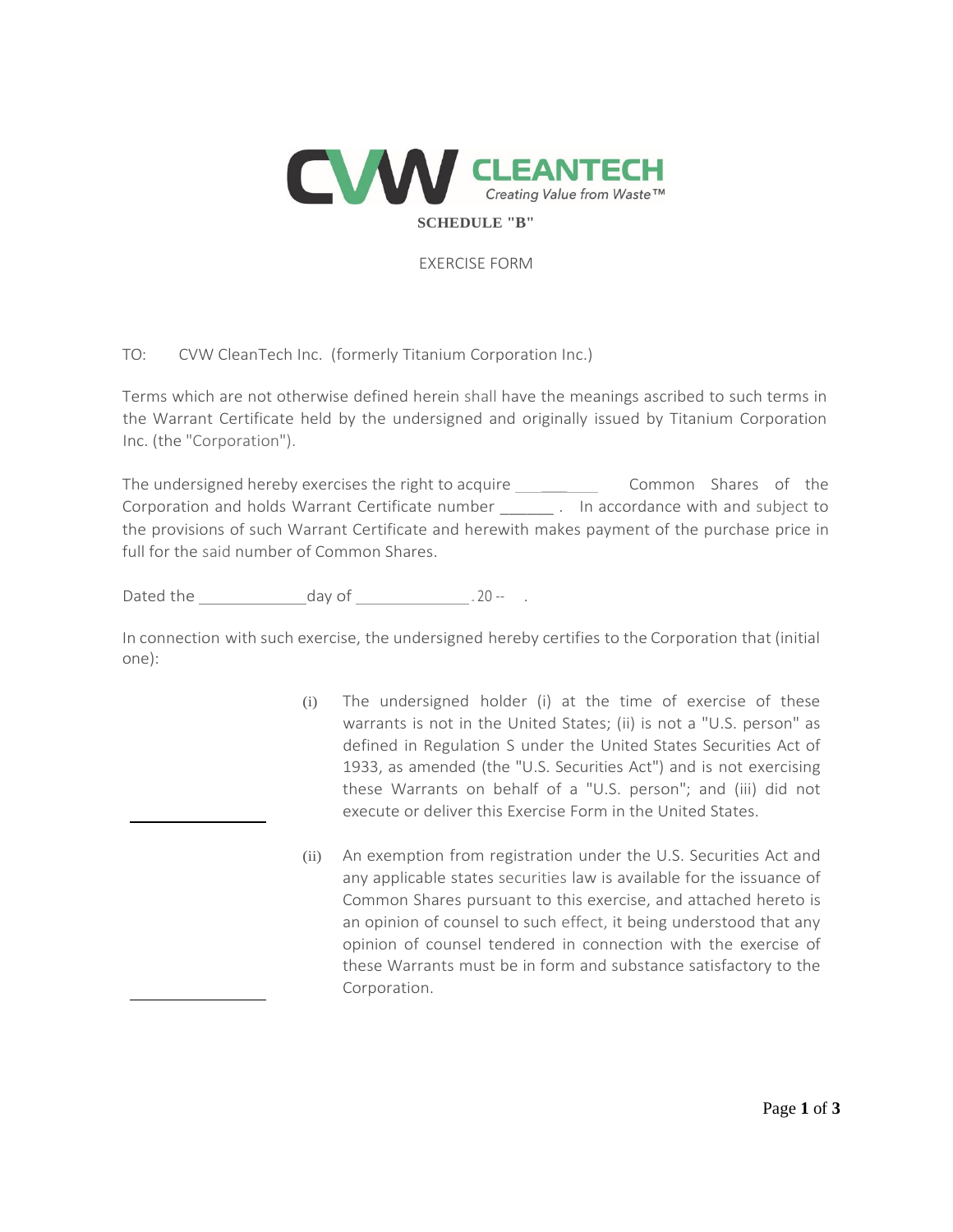

Please complete the information below:

| Name of warrant holder:                                                                                                            |  |
|------------------------------------------------------------------------------------------------------------------------------------|--|
| Signature of warrant holder:                                                                                                       |  |
| Address:<br>Street<br>City, Province<br>Postal Code<br>Country                                                                     |  |
| Telephone number:<br>Please include Area Code                                                                                      |  |
| Email address:                                                                                                                     |  |
| Official title or capacity, if different<br>than name of warrant holder above                                                      |  |
| Please print name of individual<br>whose signature appears above if<br>different than the name of the<br>subscriber printed above. |  |